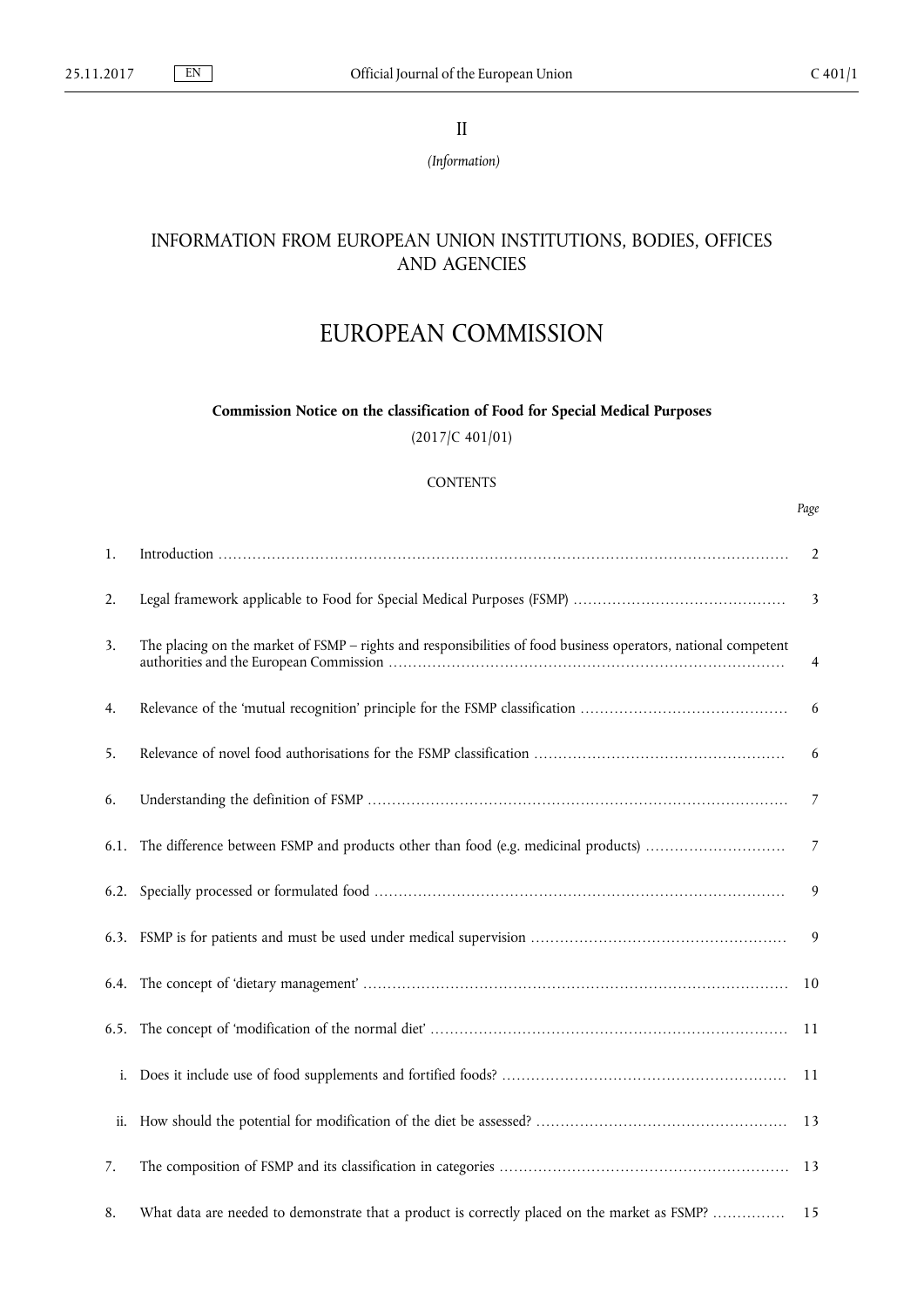#### <span id="page-1-0"></span>1. **Introduction**

- 1. Food for Special Medical Purposes (FSMP) is regulated in the EU under Regulation (EU) No 609/2013 of the European Parliament and of the Council ( 1 ) (also known as the Regulation on 'Food for Specific Groups of the population' or 'FSG Regulation') and Commission Delegated Regulation (EU) 2016/128 ( 2 ). The Commission Delegated Regulation (EU) 2016/128 repeals and replaces from 22 February 2019 (3) Commission Directive 1999/21/EC (4), which laid down specific requirements for FSMP under the old legislative framework of Directive 2009/39/EC of the European Parliament and the Council ( 5 ).
- 2. Over the past years, Member States' national competent authorities have reported increasing difficulties with the enforcement of the legislative framework applicable to FSMP. Member States' experts have in particular flagged that an increasing number of products are placed on the market as FSMP in their territory, but that doubts arise in certain cases as to whether the products really correspond to the definition of FSMP and therefore correctly fall within the scope of the FSMP legislation.
- 3. Various considerations can justify a food manufacturer's preference for placing a food on the market as FSMP even when the product does not correspond to the FSMP definition. These can for example include the price that may be charged for it and whether the consumer may be able to obtain reimbursement under his medical insurance scheme for the cost of the food. It has also been highlighted that this state of affairs might be influenced by the on-going implementation of Regulation (EC) No 1924/2006 of the European Parliament and of the Council ( 6 ): the legislative framework for FSMP allows operators to place products on the market on the basis of their own assessment that the product falls within the scope of the FSMP legislation, and to lawfully use statements referring to the dietary management of a disease, disorder or medical condition (required on a mandatory basis for FSMP). This can be considered a less stringent regime than the one foreseen by the horizontal rules of EU food law for normal foods (Regulation (EC) No 1924/2006 prohibits the use of nutrition and health claims unless specifically authorised in accordance with that Regulation) and can act as an incentive for some food business operators to incorrectly place products on the market as FSMP.
- 4. Irrespective of the underlying reasons for the food business operators' decision, the misclassification of FSMP can result in differences in the enforcement of EU law from one Member State to another and may negatively affect the protection of consumers' interest, the free circulation of goods in the EU and fair competition among food business operators.
- 5. The present Notice on the classification of FSMP aims to provide guidelines to assist both national competent authorities in their enforcement tasks and stakeholders in marketing their products under the appropriate legal framework and in complying with the relevant requirements of EU law.

<sup>(</sup> 1 ) Regulation (EU) No 609/2013 of the European Parliament and of the Council of 12 June 2013 on food intended for infants and young children, food for special medical purposes, and total diet replacement for weight control and repealing Council Directive 92/52/EEC, Commission Directives 96/8/EC, 1999/21/EC, 2006/125/EC and 2006/141/EC, Directive 2009/39/EC of the European Parliament and of the Council and Commission Regulations (EC) No 41/2009 and (EC) No 953/2009 (OJ L 181, 29.6.2013, p. 35).

<sup>(</sup> 2 ) Commission Delegated Regulation (EU) 2016/128 of 25 September 2015 supplementing Regulation (EU) No 609/2013 of the European Parliament and of the Council as regards the specific compositional and information requirements for food for special medical purposes (OJ L 25, 2.2.2016, p. 30).

<sup>(</sup> 3 ) Except in respect of food for special medical purposes developed to satisfy the nutritional requirements of infants, to which it shall apply from 22 February 2020.

<sup>(</sup> 4 ) Commission Directive 1999/21/EC of 25 March 1999 on dietary foods for special medical purposes (OJ L 91, 7.4.1999, p. 29).

<sup>(</sup> 5 ) Directive 2009/39/EC of the European Parliament and of the Council of 6 May 2009 on foodstuffs intended for particular nutritional uses (OJ L 124, 20.5.2009, p. 21). Foods for particular nutritional uses (also called 'dietetic foods') were defined by Article 1(2) of Directive 2009/39/EC as '(...) foodstuffs which, owing to their special composition or manufacturing process, are clearly distinguishable from foodstuffs for normal consumption, which are suitable for their claimed nutritional purposes and which are marketed in such a way as to indicate such suitability' and FSMP was considered one category of dietetic food. The FSG Regulation, applicable from 20 July 2016, abolished the concept of dietetic food, repealed Directive 2009/39/EC, included FSMP under its scope, and required the Commission to transfer the rules of Commission Directive 1999/21/EC under the FSG framework and to adapt them as appropriate. This was done through the adoption of Commission Delegated Regulation (EU) 2016/128.

<sup>(</sup> 6 ) Regulation (EC) No 1924/2006 of the European Parliament and of the Council of 20 December 2006 on nutrition and health claims made on foods (OJ L 404, 30.12.2006, p. 9).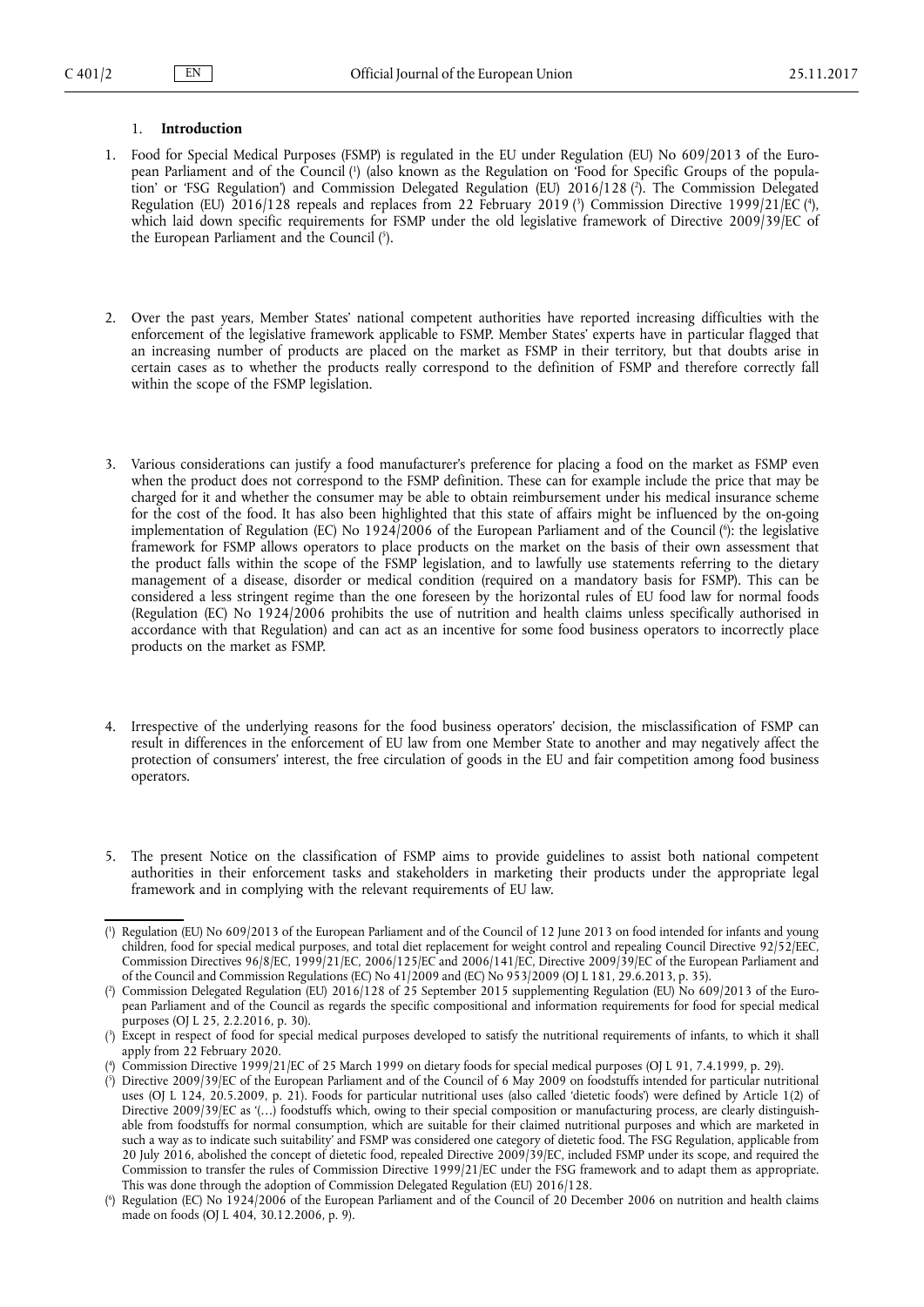- <span id="page-2-0"></span>6. It is however important to note that only the Court of Justice of the European Union is entitled to interpret Union law with final binding authority.
- 7. The adoption of this Notice is without prejudice to Article 3 of the FSG Regulation, whereby 'in order to ensure the uniform implementation of this Regulation, the Commission may decide, by means of implementing acts: (a) whether a given food falls within the scope of this Regulation; (b) to which specific category of food [covered by the Regulation] a given food belongs. (…)'
- 8. This Notice is adopted in the context of Article 14 of the FSG Regulation, which establishes that 'the Commission may adopt technical guidelines to facilitate compliance by food business operators, in particular SMEs, with [the requirements of the Regulation that apply to the different products under its scope (including FSMP)]'.
- 9. This Notice builds upon informal consultation with Member States' experts and relevant stakeholders:
	- Member States were in particular consulted: 1) in the context of a dedicated meeting of the Working Group of the Standing Committee on the food chain and animal health that took place on 14 March 2014; 2) in writing, from 23 January to 23 February 2017 and 3) in the meeting of the Expert Group on food intended for infants and young children, food for special medical purposes and total diet replacement for weight control of 12 June 2017. Furthermore, the question of the classification of FSMP was discussed in a number of different meetings of the Standing Committee on plants, animals, food and feed.
	- Stakeholders were in particular consulted in the context of the Advisory Group on the Food Chain, Animal and Plant Health, which held a Working Group meeting dedicated to the subject on 12 April 2017.

## 2. **Legal framework applicable to Food for Special Medical Purposes (FSMP)**

- 10. FSMP is defined in Article 2(2)(g) of the FSG Regulation (EU) No 609/2013 as 'food specially processed or formulated and intended for the dietary management of patients, including infants, to be used under medical supervision; it is intended for the exclusive or partial feeding of patients with a limited, impaired or disturbed capacity to take, digest, absorb, metabolise or excrete ordinary food or certain nutrients contained therein, or metabolites, or with other medically-determined nutrient requirements, whose dietary management cannot be achieved by modification of the normal diet alone'.
- 11. The FSG Regulation lays down general compositional and information requirements for the foods under its scope, including FSMP.

In particular, Article 9(1) establishes that 'The composition of food [under the scope of the Regulation] shall be such that it is appropriate for satisfying the nutritional requirements of, and is suitable for, the persons for whom it is intended, in accordance with generally accepted scientific data.' Article 9(2) establishes that 'Food [under the scope of the Regulation] shall not contain any substance in such quantity as to endanger the health of the persons for whom it is intended (…)'. Article 9(3) establishes that 'On the basis of generally accepted scientific data, substances added to food [under the scope of the Regulation] for the purposes of the requirements under paragraph 1 of this Article shall be bio-available for use by the human body, have a nutritional or physiological effect and be suitable for the persons for whom the food is intended'. Article 9(5) establishes that 'The labelling, presentation and advertising of food [under the scope of the Regulation] shall provide information for the appropriate use of such food, and shall not mislead, or attribute to such food the property of preventing, treating or curing a human disease, or imply such properties'.

12. Pursuant to Article 11(1) of the FSG Regulation, the Commission adopted Delegated Regulation (EU) 2016/128 which supplements the FSG Regulation as regards the specific compositional and information requirements for FSMP.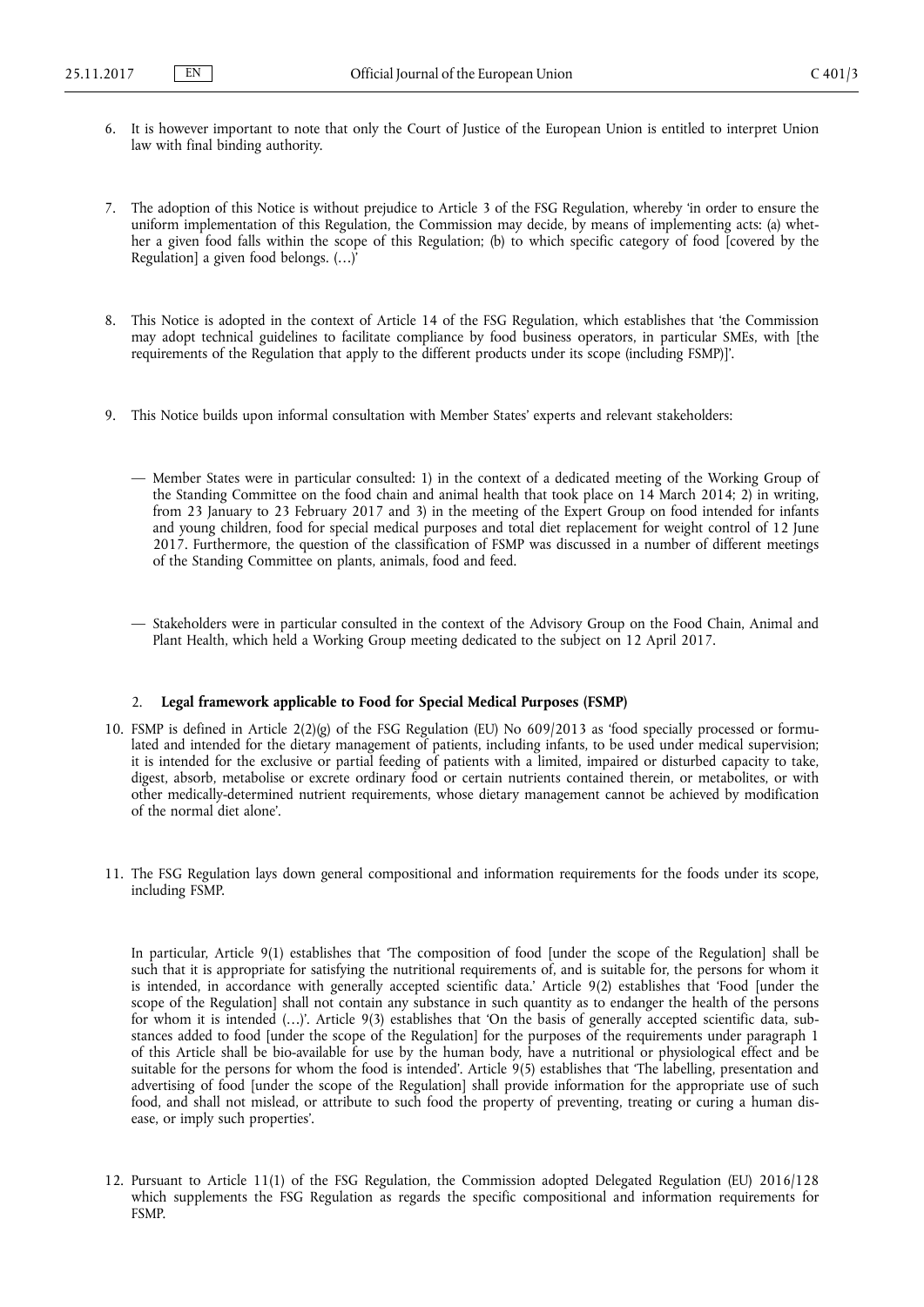- <span id="page-3-0"></span>13. Pursuant to Article 2(1) of Delegated Regulation (EU) 2016/128, FSMP is 'classified in the following three categories:
	- (a) nutritionally complete food with a standard nutrient formulation which, used in accordance with the manufacturer's instructions, may constitute the sole source of nourishment for the persons for whom it is intended;
	- (b) nutritionally complete food with a nutrient-adapted formulation specific for a disease, disorder or medical condition which, used in accordance with the manufacturer's instructions, may constitute the sole source of nourishment for the persons for whom it is intended;
	- (c) nutritionally incomplete food with a standard formulation or a nutrient-adapted formulation specific for a disease, disorder or medical condition which is not suitable to be used as the sole source of nourishment' ( 7 ).
- 14. Pursuant to Article 2(2) of Delegated Regulation (EU) 2016/128, 'the formulation of food for special medical purposes shall be based on sound medical and nutritional principles. Its use, in accordance with the manufacturer's instructions, shall be safe, beneficial and effective in meeting the specific nutritional requirements of the persons for whom it is intended, as demonstrated by generally accepted scientific data'. In addition, pursuant to Article 2(3), FSMP must comply with specific compositional requirements laid down in Annex I to Delegated Regulation (EU) 2016/128.
- 15. Article 3 of Delegated Regulation (EU) 2016/128 lays down requirements on pesticides used in FSMP for infants and young children.
- 16. Articles 4-8 of Delegated Regulation (EU) 2016/128 lay down information requirements for FSMP. In particular, pursuant to Article 5(2): '(…) the following shall be additional mandatory particulars for food for special medical purposes: (…) (e) the statement "For the dietary management of …" where the blank shall be filled in with the disease, disorder or medical condition for which the product is intended; (…) (g) a description of the properties and/or characteristics that make the product useful in relation to the disease, disorder or medical condition for the dietary management of which the product is intended, in particular, as the case may be, relating to the special processing and formulation, the nutrients which have been increased, reduced, eliminated or otherwise modified and the rationale of the use of the product (…)'.
- 17. A notification procedure is established for FSMP by Article 9 of Delegated Regulation (EU) 2016/128, which states: 'When food for special medical purposes is placed on the market, the food business operator shall notify the competent authority of each Member State where the product concerned is being marketed of the information appearing on the label, by sending to it a model of the label used for the product, and of any other information the competent authority may reasonably request to establish compliance with this Regulation, unless a Member State exempts the food business operator from that obligation under a national system that guarantees an efficient official monitoring of the product concerned'.
- 18. Delegated Regulation (EU) 2016/128 repeals and replaces from 22 February 2019 ( 8 ) Commission Directive 1999/21/EC, which laid down specific requirements for FSMP under the old framework on foods for particular nutritional uses (the requirements of Directive 1999/21/EC are very similar to those of Delegated Regulation (EU) 2016/128, see in particular Article 1(3) for the classification into three categories, Article 3 for the compositional requirements, Article 4 for information requirements and Article 5 for the notification procedure).

#### 3. **The placing on the market of FSMP – rights and responsibilities of food business operators, national competent authorities and the European Commission**

19. EU law does not require **food business operators (FBOs)** to seek an authorisation to place FSMP on the market and FBOs can market a specific product as FSMP on the basis of their own assessment that the product falls within the scope of the FSMP legislation (i.e. corresponds to the definition of FSMP) and complies with the relevant legal provisions applicable to the product category.

<sup>(</sup> 7 ) As mentioned in Article 2(1) second subparagraph, 'The food referred to in points (a) and (b) (…) may also be used as a partial replacement or as a supplement to the patient's diet'.

<sup>(</sup> 8 ) Except in respect of food for special medical purposes developed to satisfy the nutritional requirements of infants, to which it shall apply from 22 February 2020.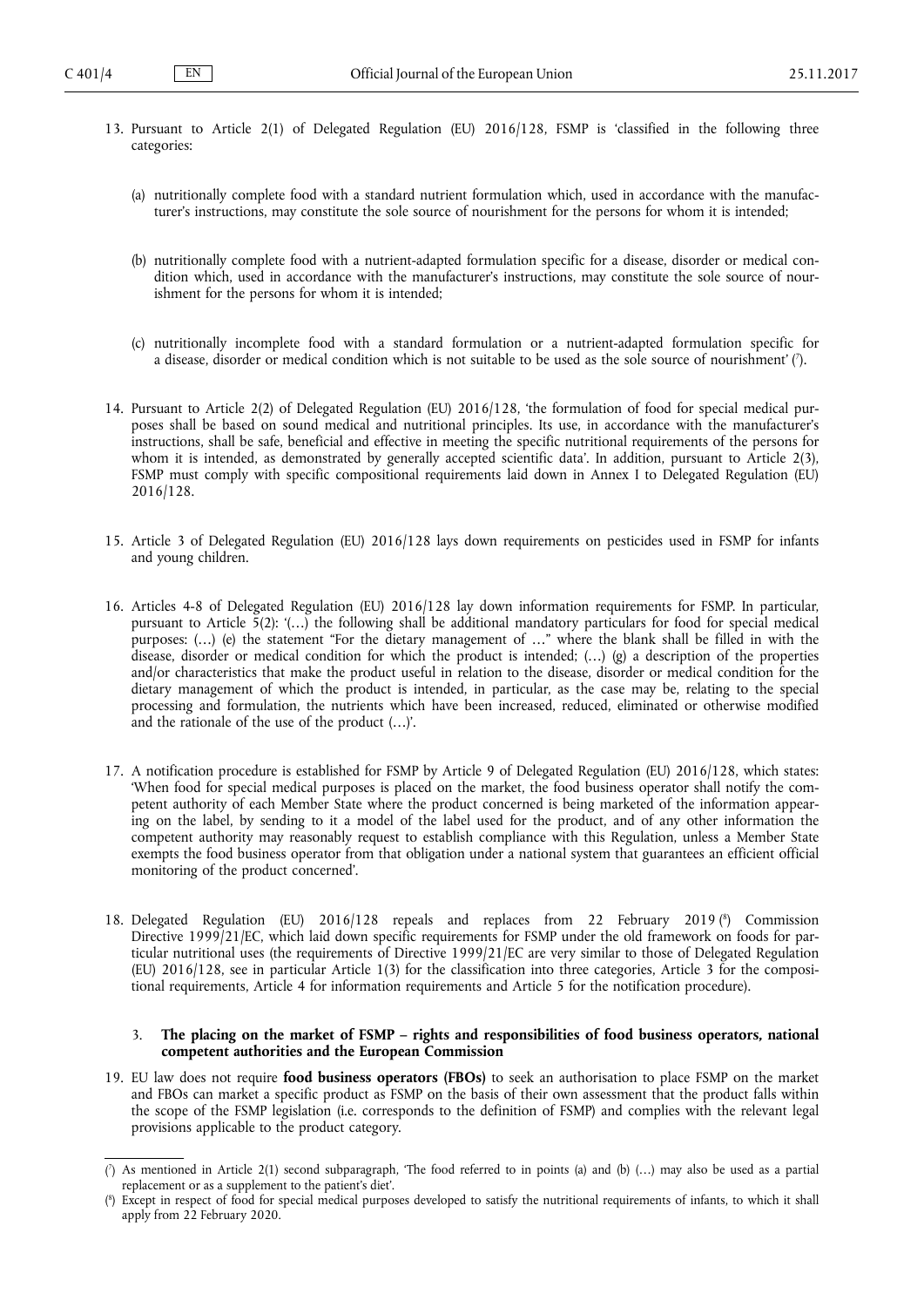However, in accordance with Article 17(1) of Regulation (EC) No 178/2002 of the European Parliament and of the Council ( 9 ) on 'general food law', FBOs at all stages of production, processing and distribution within the businesses under their control act under their own responsibility and must 'ensure that foods (...) satisfy the requirements of food law which are relevant to their activities and shall verify that such requirements are met'.

20. In accordance with Article 17(2) of Regulation (EC) No 178/2002, it is the responsibility of Member States to 'enforce food law, and monitor and verify that the relevant requirements of food law are fulfilled by food (…) business operators at all stages of production, processing and distribution'. In this context, national competent authorities are responsible to enforce the relevant legislation on FSMP on a product-specific basis, taking into account all the different characteristics of the product, and verify whether a product placed on the market as FSMP really falls within the scope of the applicable legislation and, if this is the case, whether it complies with the relevant legal requirements.

In the course of their enforcement activities, the competent authorities of Member States may request, at any time, the food business operator placing a product on the market as FSMP to demonstrate compliance with all the relevant provisions applicable to FSMP through relevant data. The notification procedure (or the equivalent national monitoring system) laid down in Delegated Regulation (EU) 2016/128 enables national competent authorities to carry out their responsibility in this respect.

- 21. Because the legislation leaves flexibility to FBOs in deciding the detailed composition of FSMP, it is theoretically possible that different Member States' competent authorities have divergent approaches to the classification of the same product as FSMP.
- 22. In order to ensure the uniform implementation of the legislation, Article 3 of the FSG Regulation has introduced since 20 July 2016 an empowerment for the Commission to adopt 'interpretation decisions' on whether a given food is appropriately classified as FSMP or not (<sup>10</sup>). No interpretation decision pursuant to Article 3 has been adopted so far.
- 23. In this context, it is important to clarify that Article 3 of the FSG Regulation leaves the discretion to adopt 'interpretation decisions' in the hands of the Commission and this new empowerment does not replace the legal regime applicable to FSMP, which permits FBOs to market products on the basis of their own assessment as to the compliance of the product with the definition of FSMP and makes national authorities responsible for enforcing EU food law.

Taking into account considerations of subsidiarity and proportionality of EU action ( 11) and the role of the Commission as guardian of the application of EU law  $(^{12})$ , this empowerment must therefore be considered as a complementary solution to take decisions on cases in which Member States' divergent approaches on the same product might create problems to the free circulation of goods in the Internal Market, rather than a tool to systematically classify all FSMP at EU level.

More information on the procedural steps preceding the eventual adoption by the Commission of interpretation decisions pursuant to Article 3 of the FSG Regulation can be found on the website of the European Commission.

<sup>(</sup> 9 ) Regulation (EC) No 178/2002 of the European Parliament and of the Council of 28 January 2002 laying down the general principles and requirements of food law, establishing the European Food Safety Authority and laying down procedures in matters of food safety (OJ L 31, 1.2.2002, p. 1).

<sup>(&</sup>lt;sup>10</sup>) 'In order to ensure the uniform implementation of this Regulation, the Commission may decide, by means of implementing acts: (a) whether a given food falls within the scope of this Regulation; (b) to which specific category of food [under the scope of the Regulation] a given food belongs. (…)'. In any event, decisions of national authorities and of the European Commission can be challenged in courts, and the ultimate responsibility for the interpretation of EU law lies with the Court of Justice of the EU.

<sup>(</sup> <sup>11</sup>) The principles of 'subsidiarity' and 'proportionality' are laid down in Article 5 of the Treaty on European Union. Under the principle of 'subsidiarity', in areas which do not fall within its exclusive competence, the Union shall act only if and in so far as the objectives of the proposed action cannot be sufficiently achieved by the Member States, either at central level or at regional and local level, but can rather, by reason of the scale or effects of the proposed action, be better achieved at Union level. Under the principle of 'proportionality', the content and form of Union action shall not exceed what is necessary to achieve the objectives of the Treaties.

 $(1<sup>2</sup>)$  Article 17(1) of the Treaty on European Union establishes that 'The Commission shall promote the general interest of the Union and take appropriate initiatives to that end. It shall ensure the application of the Treaties, and of measures adopted by the institutions pursuant to them. It shall oversee the application of Union law under the control of the Court of Justice of the European Union. (…)'.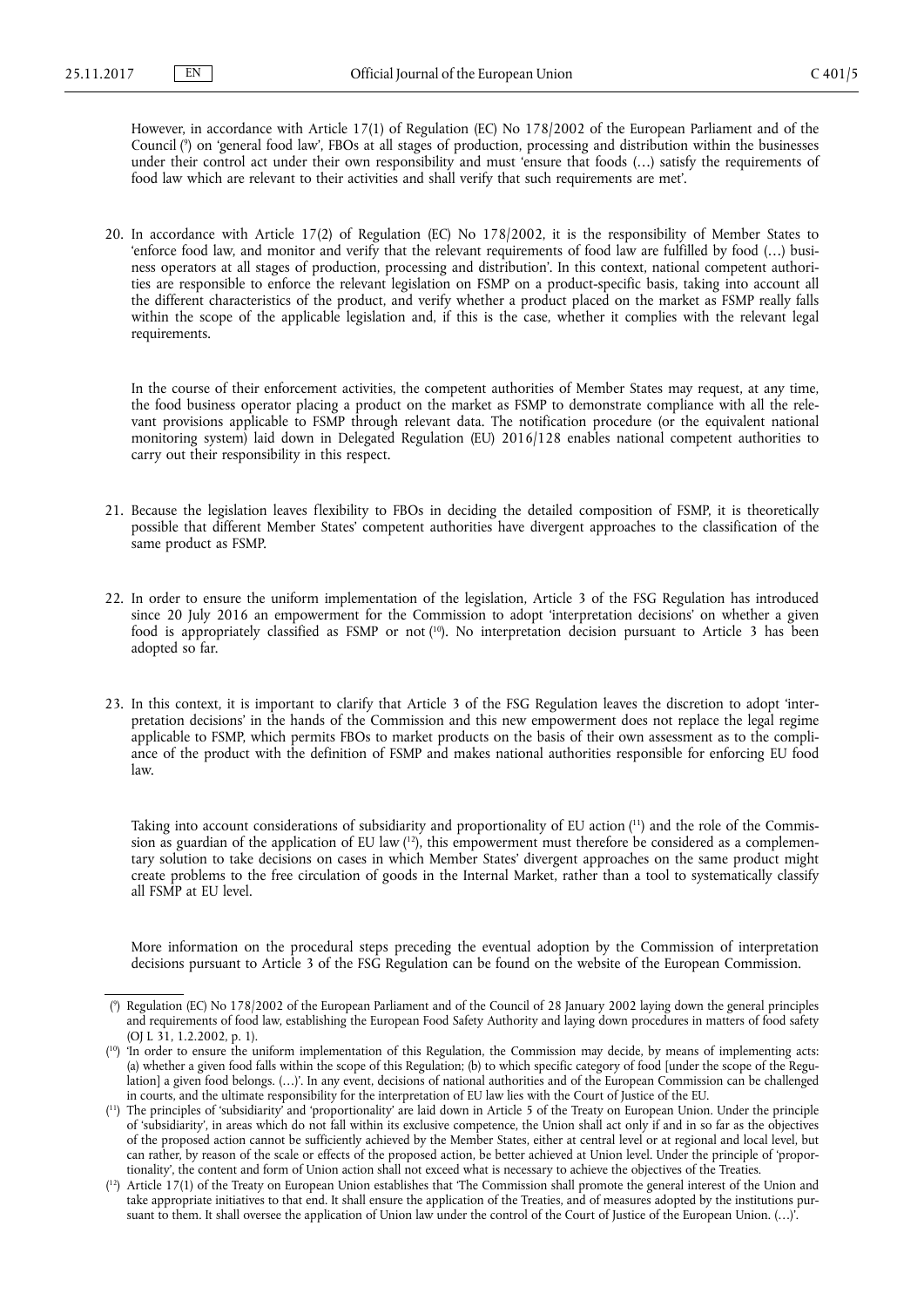#### <span id="page-5-0"></span>4. **Relevance of the 'mutual recognition' principle for the FSMP classification**

- 24. It has been asked whether a product lawfully marketed as FSMP in a Member State should be automatically classified as such in all other Member States on the basis of the principle of 'mutual recognition'. This is not the case for the reasons provided below.
- 25. The principle of mutual recognition derives from the case-law of the Court of Justice of the EU on Articles 34-36 of the Treaty on the Functioning of the EU (TFEU) related to the free circulation of goods in the internal market (starting with the judgment in the case '*Cassis de Dijon*' ( 13)). This principle was discussed in the Commission Interpretative Communication of 3 October 1980 (<sup>14</sup>) and is one of the means of ensuring the free movement of goods within the internal market.
- 26. The principle of mutual recognition applies to products which are not subject to EU harmonisation legislation, or to aspects falling outside the scope of such legislation. It states that a product lawfully marketed in a Member State or in Turkey, or which is originating and lawfully manufactured in an EFTA State that is a contracting party to the EEA Agreement ( <sup>15</sup>), should in principle be allowed to be marketed in any other Member State without being subject to additional controls, even when the product does not fully comply with the technical rules ( <sup>16</sup>) of the Member State of destination.
- 27. The Member State of destination may refuse the marketing of a product in its current form only where it can show that it does not provide an equivalent level of protection of the various legitimate interests at stake (for example, public safety, health or environment) compared with that sought by its own national rules. In that case, the Member State of destination must also demonstrate that its measure is necessary and the least trade-restrictive measure. Articles 34 to 36 TFEU (as well as the principle of mutual recognition) are directly applicable in all Member States and have an impact on any national technical rule creating unjustified obstacles to intra-EU trade.
- 28. In line with a consolidated case-law, however, the principle of mutual recognition is not relevant in areas where EU legislation is harmonised. This is due to the fact that harmonising legislation substantiates the free movement of goods principle by establishing actual rights and duties to be observed in the case of specific products in order to ensure the establishment and functioning of the internal market for those products. As explained by the Court, where a matter is regulated in a harmonised manner at EU level, any national measure relating thereto must be assessed in the light of the provisions of that harmonising measure and not of the Articles of the Treaty (<sup>1</sup>).
- 29. With respect to FSMP, it is uncontested that the FSG Regulation and Delegated Regulation (EU) 2016/128 provide harmonised rules, including the definition of these products, which are applicable throughout the EU. The principle of mutual recognition should therefore not be invoked to justify the classification of products as FSMP. Consideration of whether a specific product notified as FSMP is appropriately classified as such is part of national competent authorities' competence and responsibility and their actions should be exclusively assessed in the light of the harmonised provisions of EU legislation and the corresponding definition of FSMP.

### 5. **Relevance of novel food authorisations for the FSMP classification**

30. It has been asked whether the authorisation for the placing on the market of a substance as a novel food ingredient to be used in FSMP would automatically classify a product containing that substance as FSMP. This is not the case for the reasons provided below.

<sup>(</sup> <sup>13</sup>) Judgment of the Court of 20 February 1979 — *Rewe-Zentral AG v Bundesmonopolverwaltung für Branntwein* — Case 120/78, European Court Reports 1979-00649.

<sup>(</sup> <sup>14</sup>) Communication from the Commission concerning the consequences of the judgment given by the Court of Justice on 20 February 1979 in case 120/78 ('Cassis de Dijon') (OJ C 256, 3.10.1980, p. 2). Information on the practical application of this principle is laid down in the Commission interpretative communication on facilitating the access of products to the markets of other Member States: the practical application of mutual recognition (2003/C 265/02) (OJ C 265, 4.11.2003, p. 2).

<sup>(</sup> <sup>15</sup>) The Agreement on the European Economic Area (EEA), which entered into force on 1 January 1994, brings together the EU Member States and the three EEA EFTA States (Iceland, Liechtenstein and Norway).

<sup>(&</sup>lt;sup>16</sup>) A technical rule means a technical specification which defines the characteristics required of a product, such as its composition (quality level or fitness for use, performance, safety, dimensions, markings, symbols, etc.), its presentation (the name under which the product is sold, its packaging, its labelling) or testing and test methods within the framework of conformity assessment procedures, which is obligatory, in fact or in law, to market or use the product in the Member State of destination (Commission interpretative communication on facilitating the access of products to the markets of other Member States: the practical application of mutual recognition (2003/C 265/02)).

<sup>(</sup> <sup>17</sup>) See for example §32 of the Judgment of the Court of 13 December 2001, *DaimlerChrysler AG v. Land Baden-Württemberg*, Case C-324/99, European Court Reports 2001 p. I-9897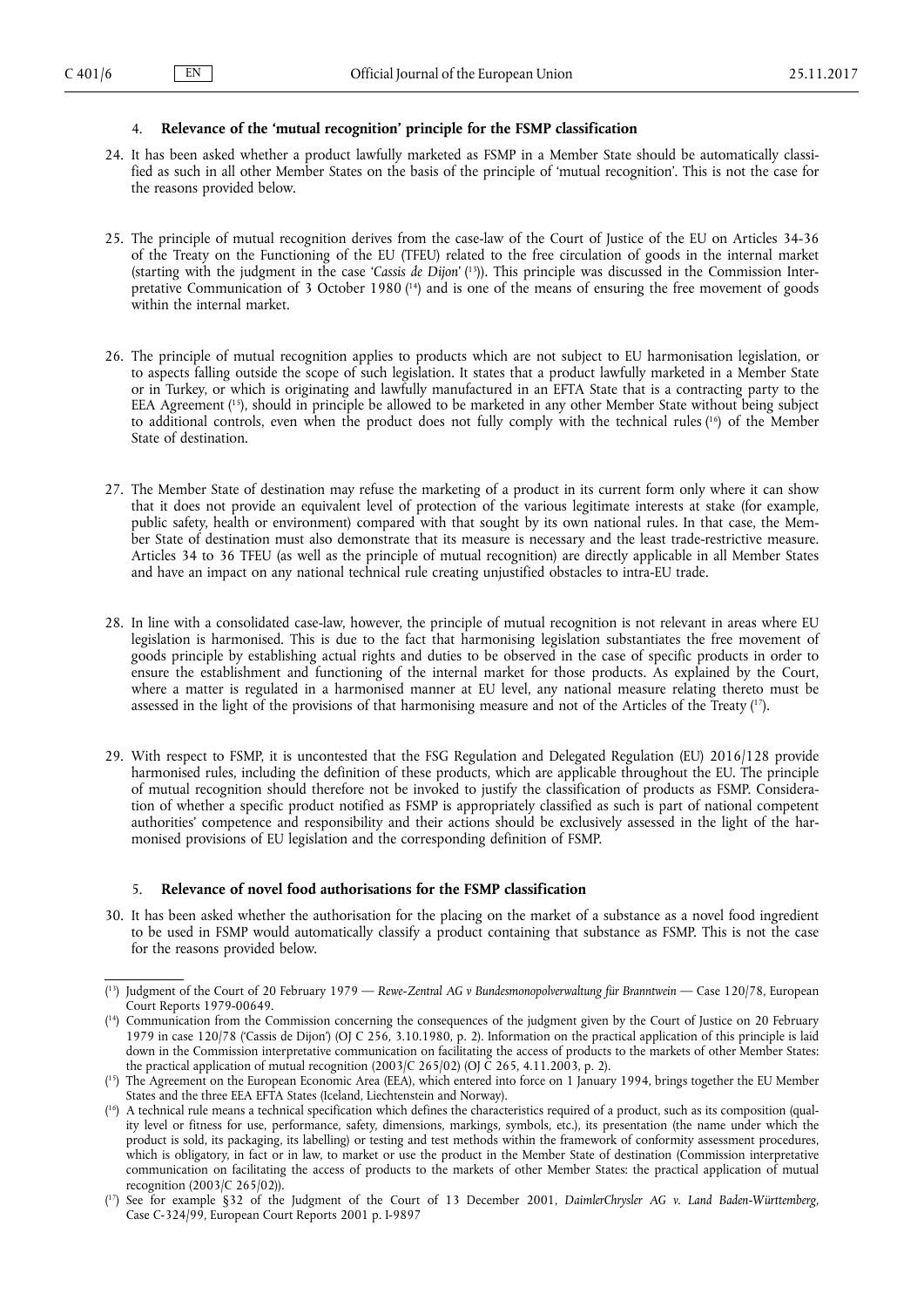- <span id="page-6-0"></span>31. Regulation (EC) No 258/97 of the European Parliament and of the Council on novel foods ( <sup>18</sup>) lays down a series of requirements (including authorisation procedures) for the placing on the market within the EU of foods and food ingredients which have not been used for human consumption to a significant degree within the EU before 15 May 1997.
- 32. The rules of Regulation (EC) No 258/97 will be repealed and replaced on 1 January 2018 by Regulation (EU) 2015/2283 of the European Parliament and of the Council ( <sup>19</sup>). This Regulation changes the authorisation procedure but maintains similar principles for authorisation: novel foods and novel food ingredients can only be authorised if they do not pose a safety risk to human health, their intended use does not mislead the consumer and they do not differ from the food they are intended to replace in such a way that its normal consumption would be nutritionally disadvantageous for the consumer.
- 33. Examples can be found of decisions taken by the Commission under Regulation (EC) No 258/97 which specifically authorised the use of a substance in FSMP (e.g. citicoline) ( <sup>20</sup>). Those authorisations are however granted provided that the substance complies with the requirements of the novel food legislation and do not have any impact on the classification of a product as FSMP: an assessment of whether a specific product containing the specific substance should be classified as FSMP must only be based on the FSMP definition as laid down in the FSG Regulation. Food business operators remain responsible for this assessment and national competent authorities must verify that the product is correctly classified as FSMP, in their role of enforcers of EU law.

#### 6. **Understanding the definition of FSMP**

- 34. Article 2(2)(g) of the FSG Regulation provides the following definition of FSMP: '"food for special medical purposes" means food specially processed or formulated and intended for the dietary management of patients, including infants, to be used under medical supervision; it is intended for the exclusive or partial feeding of patients with a limited, impaired or disturbed capacity to take, digest, absorb, metabolise or excrete ordinary food or certain nutrients contained therein, or metabolites, or with other medically-determined nutrient requirements, whose dietary management cannot be achieved by modification of the normal diet alone'.
- 35. The definition of FSMP is very detailed and includes a series of different elements. Some interpretative guidance is provided below on some of these elements. However, it is essential to bear in mind that, in order to appropriately classify a product as FSMP, the different elements cannot be interpreted in isolation but must be understood within the context of the entire definition.
	- 6.1. *The difference between FSMP and products other than food (e.g. medicinal products)*
- 36. According to the definition of FSMP laid down in Article 2(2)(g) of the FSG Regulation, FSMP is food. When reflecting on the appropriate classification of a product as FSMP it is, therefore, first of all important to make sure that the product should not rather be classified under a different legal framework and, in particular, as a medicinal product.
- 37. Article 1(2) of Directive 2001/83/EC of the European Parliament and of the Council ( <sup>21</sup>) defines a medicinal product as: '(a) Any substance or combination of substances presented as having properties for treating or preventing disease in human beings; or (b) Any substance or combination of substances which may be used in or administered to human beings either with a view to restoring, correcting or modifying physiological functions by exerting a pharmacological, immunological or metabolic action, or to making a medical diagnosis.'

<sup>(</sup> <sup>18</sup>) Regulation (EC) No 258/97 of the European Parliament and of the Council of 27 January 1997 concerning novel foods and novel food ingredients (OJ L 43, 14.2.1997, p. 1).

<sup>(</sup> <sup>19</sup>) Regulation (EU) 2015/2283 of the European Parliament and of the Council of 25 November 2015 on novel foods, amending Regulation (EU) No 1169/2011 of the European Parliament and of the Council and repealing Regulation (EC) No 258/97 of the European Parliament and of the Council and Commission Regulation (EC) No 1852/2001 (OJ L 327, 11.12.2015, p. 1).

<sup>(</sup> <sup>20</sup>) Commission Implementing Decision 2014/423/EU of 1 July 2014 authorising the placing on the market of citicoline as a novel food ingredient under Regulation (EC) No 258/97 of the European Parliament and of the Council (OJ L 196, 3.7.2014, p. 24)

 $(2<sup>1</sup>)$  Directive 2001/83/EC of the European Parliament and of the Council of 6 November 2001 on the Community code relating to medicinal products for human use (OJ L 311, 28.11.2001, p. 67).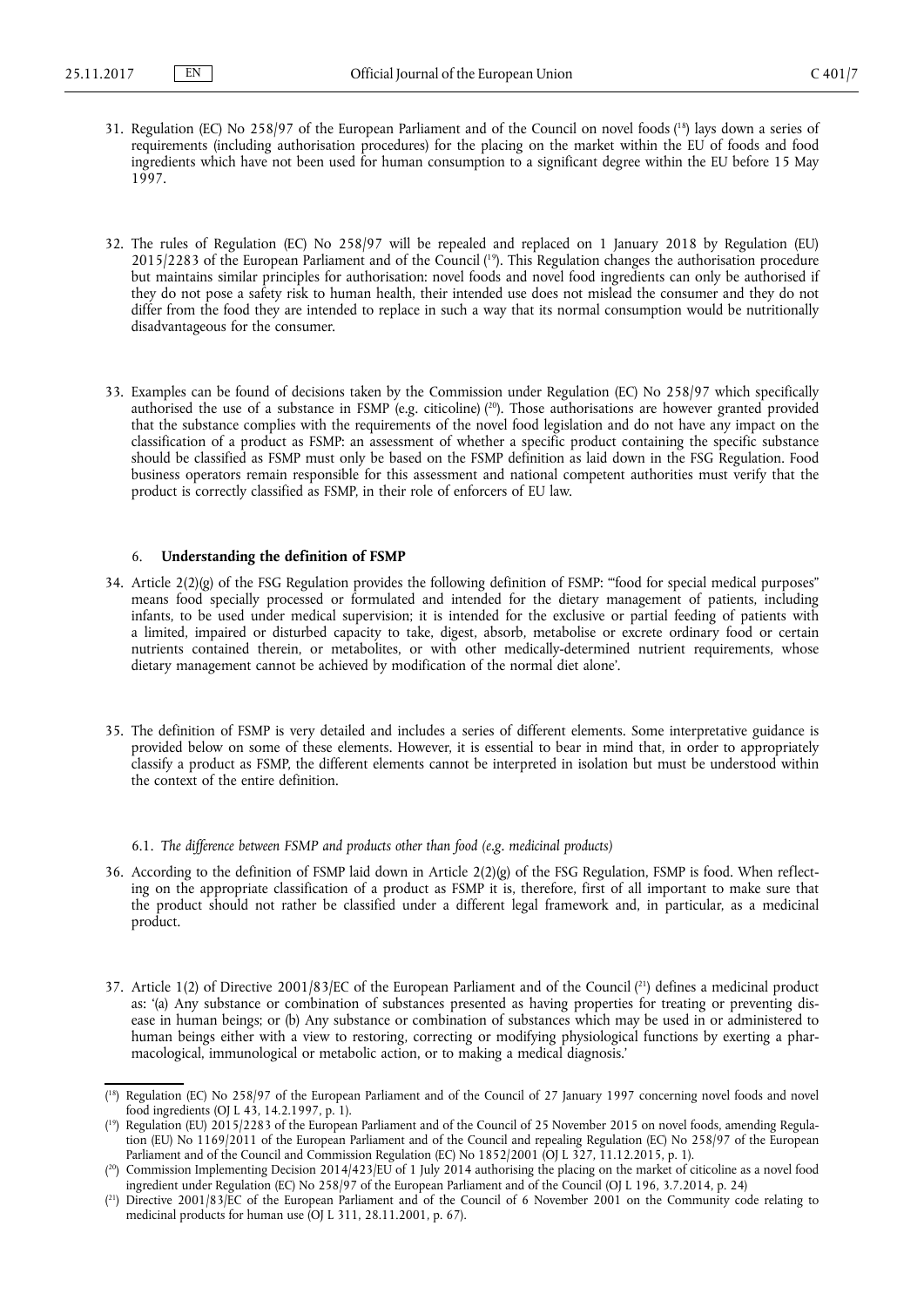- 38. In view of the need for the strict supervision of medicinal products, any doubts as to whether a product is a medicinal product are to be resolved by bringing that product within the scope of the regime for medicinal products. To this end, Article 2(2) of Directive 2001/83/EC provides that: 'In cases of doubt, where, taking into account all its characteristics, a product may fall within the definition of a "medicinal product" and within the definition of a product covered by other Community legislation the provisions of this Directive shall apply.'
- 39. The clear separation between medicinal products and other products is reinforced in the case of foodstuffs by Article 2 of Regulation (EC) No 178/2002 laying down the general principles and requirements of food law, which defines 'food' (or 'foodstuff') as: '(…) any substance or product, whether processed, partially processed or unprocessed, intended to be, or reasonably expected to be ingested by humans. (…) "Food" shall not include:  $(...)$  (d) medicinal products within the meaning of Council Directives 65/65/EEC and 92/73/EEC;'  $(^{22})$ .
- 40. Following the rationale of the legislation quoted above, EU food law provides that 'food information shall not attribute to any food the property of preventing, treating or curing a human disease, nor [to] refer to such properties' (Article 7(3) of Regulation (EU) No 1169/2011 on the provision of food information to consumers) ( <sup>23</sup>).
- 41. Whilst the definitions of food and medicinal products are mutually exclusive, it remains possible that differences will continue to exist between Member States in the classification of products, as national authorities must decide whether a product is to be classified as a medicinal product 'on a case-by-case basis, taking account of all the characteristics of the product, in particular its composition, its pharmacological properties, to the extent to which they can be established in the present state of scientific knowledge, the manner in which it is used, the extent of its distribution, its familiarity to consumers and the risks which its use may entail'  $(^{24})$ .
- 42. For the purposes of this document, it is important to note that, from a combined reading of the different definitions quoted above, products presented for the prevention of a disease (e.g. a product containing omega-3 fatty acids presented for the prevention of cardiovascular disease) should be considered as medicinal products and cannot be considered as food. In this context, as these products cannot be considered as food they cannot be classified as FSMP either.
- 43. The same reasoning applies to products presented for treating a disease (e.g. a product containing zeaxanthin, or lutein presented for the treatment/dietary treatment of age-related macular degeneration). These products should be considered as medicinal products and cannot be classified as FSMP.
- 44. In this context, it must also be recalled that, in line with a consolidated case-law of the Court of Justice of the EU, the term 'presentation' of a product must be interpreted broadly: in particular, a product is 'presented for treating or preventing disease' within the meaning of Directive 2001/83/EC not only when it is expressly 'indicated' or 'recommended' as such (possibly by means of labels, leaflets or oral representation), but also 'whenever any averagely wellinformed consumer gains the impression, which, provided it is definite, may even result from implication, that the product in question should, having regard to its presentation, have the properties in question'  $(^{25})$ .

Therefore, a product should be considered as a medicinal product (and cannot be classified as FSMP) even when it is presented for the 'dietary management' of a particular disease if it can be perceived by an averagely well-informed consumer as being intended for the treating of the disease in question (further information on the concept of 'dietary management' is provided in section 6.4 below).

<sup>(</sup> <sup>22</sup>) Council Directives 65/65/EEC and 92/73/EEC were repealed and replaced by Directive 2001/83/EC.

<sup>(</sup> <sup>23</sup>) Regulation (EU) No 1169/2011 of the European Parliament and of the Council of 25 October 2011 on the provision of food information to consumers, amending Regulations (EC) No 1924/2006 and (EC) No 1925/2006 of the European Parliament and of the Council, and repealing Commission Directive 87/250/EEC, Council Directive 90/496/EEC, Commission Directive 1999/10/EC, Directive 2000/13/EC of the European Parliament and of the Council, Commission Directives 2002/67/EC and 2008/5/EC and Commission Regulation (EC) No 608/2004 (OJ L 304, 22.11.2011, p. 18). This is a general principle of food law that is also present in the FSG Regulation (Article 9(5)).

<sup>(</sup> <sup>24</sup>) As for example Case C-211/03 *HLH Warenvertriebs GmbH and Others v Bundesrepublik Deutschland*, EU:C:2005:370, at §30. For further reference on the borderline between medicinal products and other products, cf. the 'guidance document on the demarcation between the cosmetic products Directive 76/768/EC and the medicinal products Directive 2001/83/EC as agreed between the Commission ser[vices and the competent authorities of Member States', http://ec.europa.eu/consumers/sectors/cosmetics/files/doc/guidance\\_doc\\_cosm](http://ec.europa.eu/consumers/sectors/cosmetics/files/doc/guidance_doc_cosm-medicinal_en.pdf)medicinal\_en.pdf

<sup>(</sup> $^{25}$ ) Case C-319/05, Commission of the European Communities v Federal Republic of Germany. at §43-46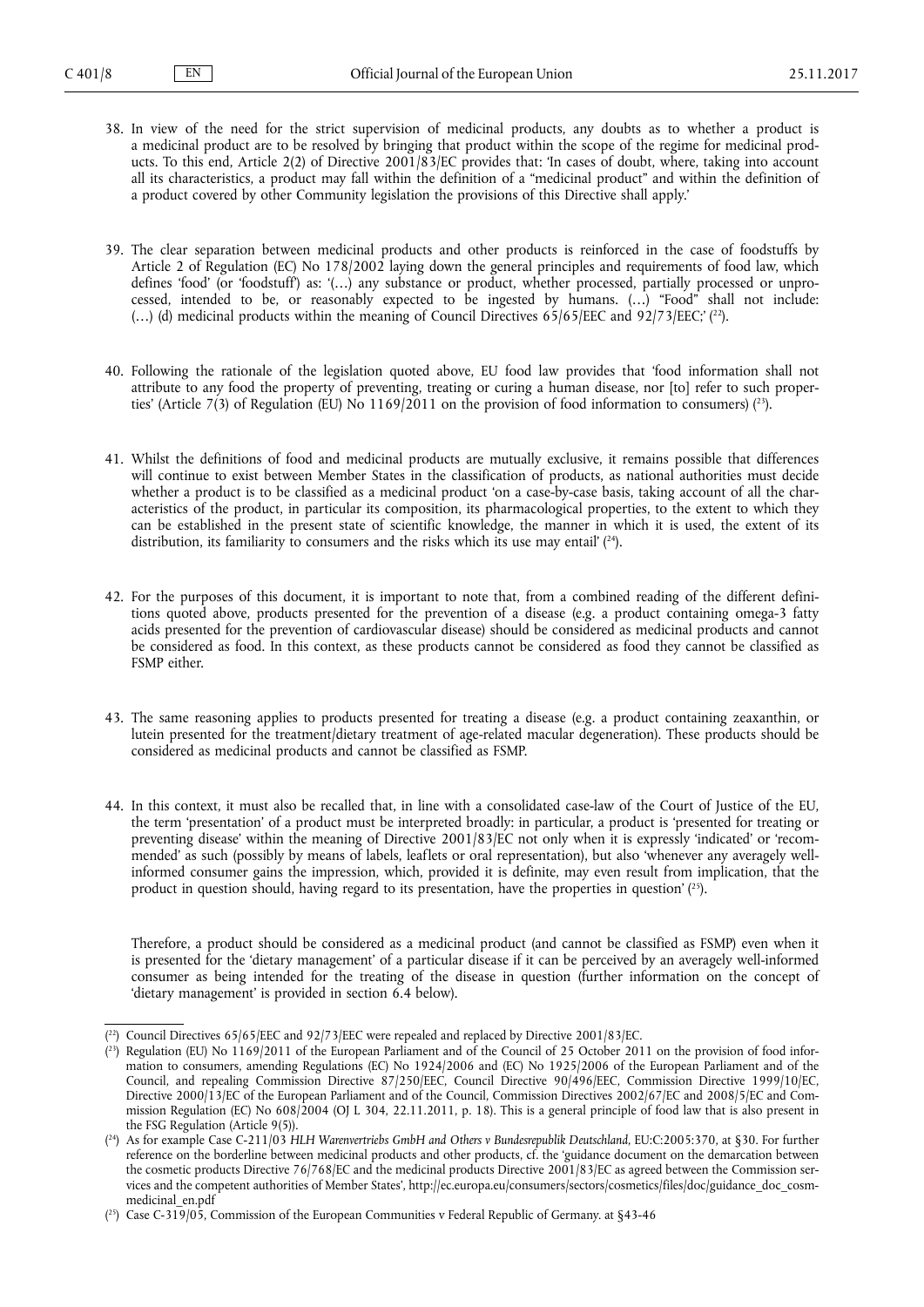- <span id="page-8-0"></span>6.2. *Specially processed or formulated food*
- 45. According to the definition of FSMP laid down in Article 2(2)(g) of the FSG Regulation, FSMP is food that is 'specially processed or formulated'.
- 46. These qualifiers are not further defined in the FSMP legislation, but aim at explaining that FSMP is the result of a specific and voluntary effort of the manufacturer to realize a product for a specific intended use, namely the dietary management of patients (see section 6.4 for further detail on the concept of 'dietary management'): this makes FSMP different from normal, standard foods that can be found on the market:
	- 'Specially processed' refers to the product manufacturing stage and describes any action that substantially alters the initial product to make it suitable for the dietary management of a specific group of patients (e.g. giving a specific consistency or viscosity to a product for the dietary management of dysphagia)  $(^{26})$ .
	- 'Specially formulated' refers to the theoretical product development stage that precedes the manufacturing itself and describes the choice of specific ingredients when developing the product recipe to make it suitable for the dietary management of a specific group of patients (e.g. foreseeing specific levels of energy and nutrients for products for patients suffering from kidney failure).
- 47. The use in the definition of the word 'or' between 'processed' and 'formulated' means that an FSMP can be specially processed without being specially formulated and vice versa. Thus, the definition covers the widest possible range of cases in which a product has been specifically created for the dietary management of patients. At the same time, *a contrario*, this wording excludes from the definition of FSMP products that are neither specially processed nor formulated: a naturally occurring foodstuff used in its natural state, without undergoing any special processing or formulation, should not be considered as FSMP. This of course does not preclude the possibility that FSMP contains ingredients of a 'natural composition'.

#### 6.3. *FSMP is for patients and must be used under medical supervision*

- 48. According to the definition of FSMP laid down in Article 2(2)(g) of the FSG Regulation, consumers of FSMP are patients and FSMP is to be 'used under medical supervision' ( <sup>27</sup>).
- 49. No definition of 'patient' is provided in the FSMP legislation but recital 3 of Delegated Regulation (EU) 2016/128 provides useful information in this respect, as it states that: 'Food for special medical purposes is developed in close cooperation with health care professionals to feed patients affected by or malnourished because of a specific diagnosed disease, disorder or medical condition that makes it impossible or very difficult for those patients to satisfy their nutritional needs through the consumption of other foods. For that reason, food for special medical purposes must be used under medical supervision, which may be applied with the assistance of other competent health professionals'.

Similar references are made in other parts of the Delegated Regulation (e.g. Article 5(2)(d) which establishes that one mandatory labelling requirement for FSMP is 'where appropriate, a statement that the product poses a health hazard when consumed by persons who do not have the disease, disorder or medical condition for which the product is intended') and it can therefore be inferred that, in the context of the legislation on FSMP, patients should be considered as people suffering from specific diagnosed diseases, disorders or medical conditions who, as a result of such disease, disorder or medical condition need to consume FSMP.

<sup>(</sup> <sup>26</sup>) This is in line with the definition of 'processing' provided in Article 2(1)(m) of Regulation (EC) No 852/2004 of the European Parliament and of the Council of 29 April 2004 on the hygiene of foodstuffs (OJ L 139, 30.4.2004, p. 1), whereby "processing" means any action that substantially alters the initial product  $(\ldots)$ .

 $(2^7)$  Apart from the reference in the definition, Article 5(2)(a) of Delegated Regulation (EU) 2016/128 establishes that one mandatory labelling requirement for FSMP is 'a statement that the product must be used under medical supervision'.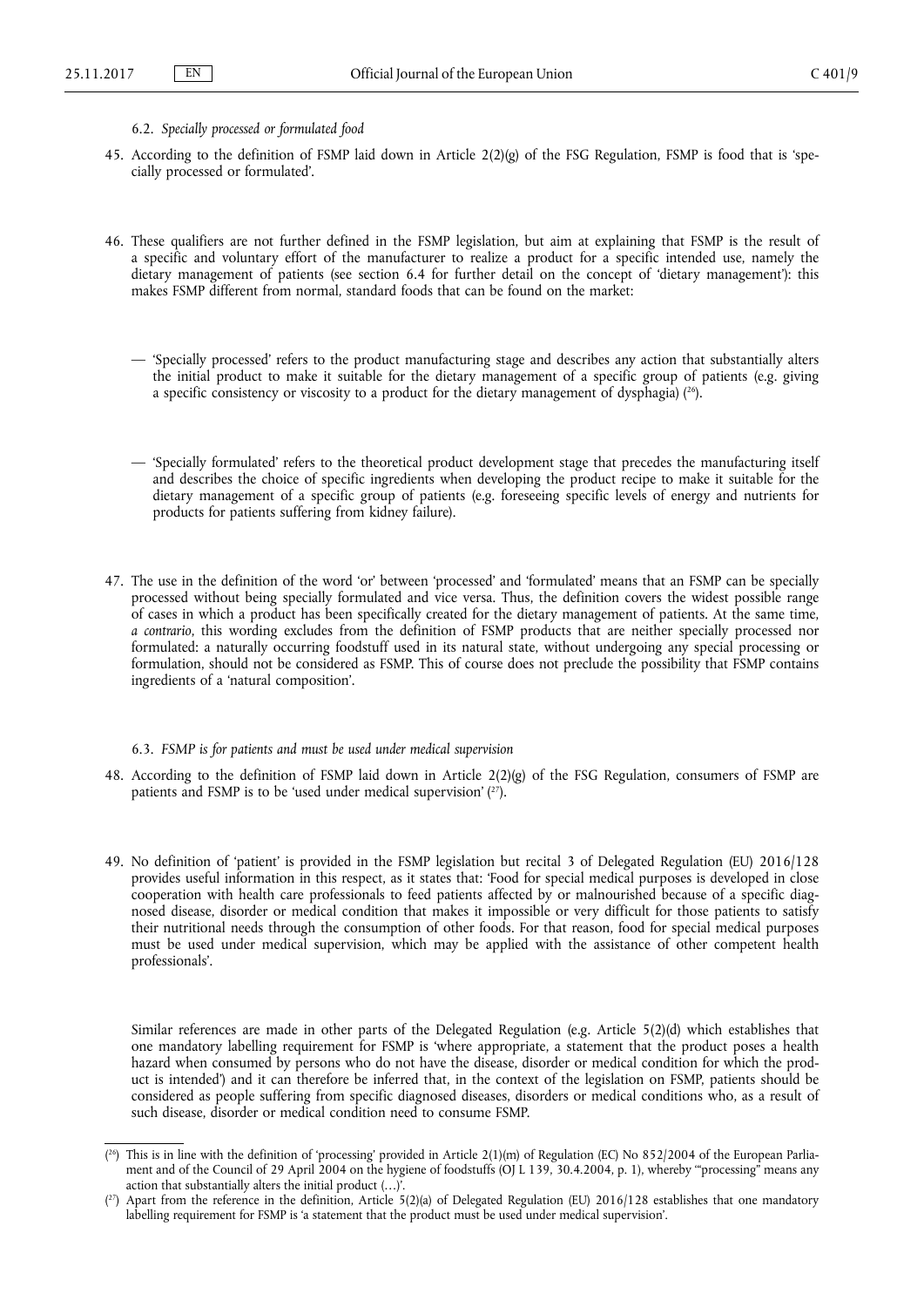- <span id="page-9-0"></span>50. In line with the above, it appears clear that products intended for consumers not suffering from any disease/ disorder/medical condition should not be considered as FSMP (e.g. products intended for healthy infants, healthy pregnant women, sportspeople …).
- 51. Following a similar logic, given that the use of the product under medical supervision is a characterising element of FSMP, a product that can be used without medical supervision, in the context of the dietary management of a patient, should not be considered as FSMP.
- 52. The reference in the FSMP definition to the product's use under medical supervision is very important to understand that health care professionals play a key role in recommending and supervising the use of FSMP, taking into account the specific situation of the patients, on a case-by-case basis. In this context, it is however also important to note that health care professionals, in the exercise of their profession, have the discretion to choose what they consider the most appropriate way to ensure the medical follow-up of their patients and may recommend consumption of a number of products other than FSMP (e.g. medicinal products), including foods that are not FSMP (e.g. vitamin D food supplements for infants).

For this reason, the recommendation of a health care professional cannot be the decisive element in classifying a product as FSMP; only an analysis of all the elements of the definition of FSMP, on a product-specific basis, can indicate whether a product is to be classified as FSMP or not.

6.4. *The concept of 'dietary management'*

- 53. According to the definition of FSMP laid down in Article 2(2)(g) of the FSG Regulation, FSMP is intended for the 'dietary management of patients' and understanding the concept of 'dietary management' is key to correctly classifying a product as FSMP. Useful elements to correctly frame this concept are provided in the definition of FSMP.
- 54. More specifically, FSMP is 'intended for the exclusive or partial feeding' of patients who, because of the disease/ disorder/medical condition they are suffering from:
	- either have 'a limited, impaired or disturbed capacity to take, digest, absorb, metabolise or excrete ordinary food or certain nutrients contained therein, or metabolites,';
	- or have 'other medically-determined nutrient requirements' ( <sup>28</sup>).

The common condition for these two categories of patients is the fact that the dietary management of the disease/ disorder/medical condition these patients are suffering from 'cannot be achieved by modification of the normal diet alone.'

- 55. Below are some concrete examples (non-exhaustive) to illustrate the different cases mentioned in the definition:
	- an inability to take sufficient quantities of ordinary foods: this may result from mechanical impairment or swallowing difficulties associated with a disease, condition or injury (e.g. head and neck cancer or surgery), or from neurological impairment associated with stroke;
	- an inability to digest or absorb sufficient foods/nutrients: this may result from impairments of the gastrointestinal tract linked to a disease (e.g. short bowel syndrome) or a treatment (e.g. gastrectomy);

<sup>(</sup> <sup>28</sup>) In both bullet points, a reference is made to 'nutrients'. While no definition of 'nutrient' is given in the FSMP legislation, Regulation (EU) No 1169/2011 on the provision of food information to consumers defines 'nutrient' as 'protein, carbohydrate, fat, fibre, sodium, vitamins and minerals listed in point 1 of Part A of Annex XIII to this Regulation, and substances which belong to or are components of one of those categories' (Article 2(2)(s)). The same definition is provided in Article 2(2)(2) of Regulation (EC) No 1924/2006 on nutrition and health claims made on foods.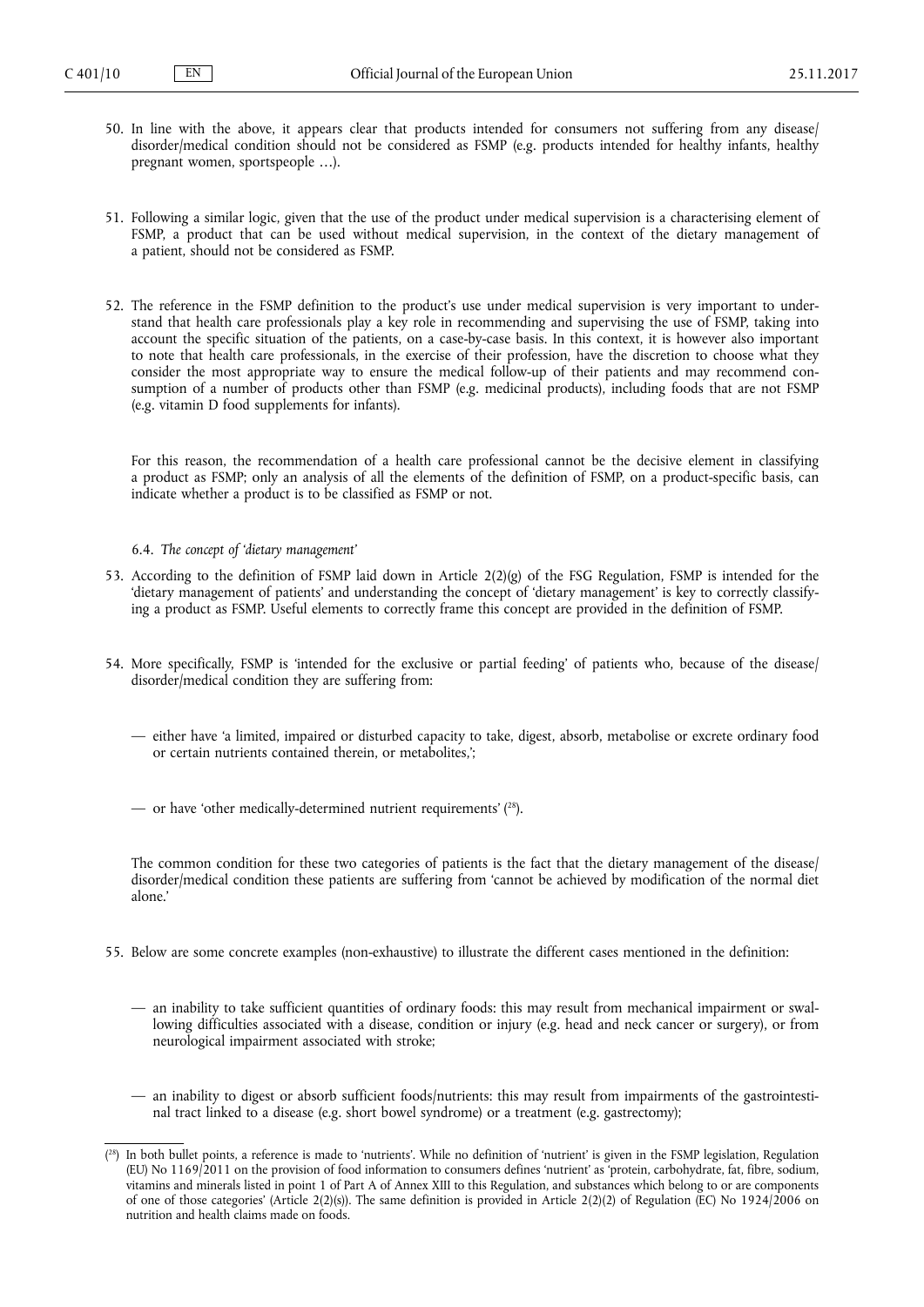- <span id="page-10-0"></span>— an inability to metabolise specific nutrients: this may result from inherited metabolic disorders such as phenylketonuria or Maple Syrup Urine Disease, where whole protein cannot be metabolized and its intake must be severely limited;
- an inability to excrete certain nutrients or their metabolites: this may result from diseases of the renal, liver or respiratory systems where it is important to control intakes of the offending nutrient to prevent build-up of toxic levels of the nutrients or their metabolites (e.g. phosphate and potassium for patients suffering from kidney failure);
- other medically-determined nutrient requirements: these are specific nutrient requirements (see footnote 28 for the definition of 'nutrient') that are, based on medical evidence, linked to the particular disease/disorder/medical condition, such as increased requirements for protein or other specific nutrients (e.g. glutamine) in patients pre or post-surgery, with severe wounds, burns or pressure sores or in patients suffering from specific diseases (e.g. vitamin A for patients suffering from cystic fibrosis).
- 56. In all the cases mentioned above, it is impossible, impractical, unsafe or nutritionally/clinically disadvantageous for the patients suffering from the specific disease/disorder/medical condition to satisfy their nutritional needs through the exclusive consumption of foods other than FSMP. The aim of FSMP is therefore to provide nutritional support to patients suffering from a specific disease/disorder/medical condition and FSMP is food whose consumption is nutritionally necessary for patients suffering from the specific disease/disorder/medical condition. *A contrario*, a product cannot be placed on the market as FSMP for the dietary management of patients suffering from a specific disease/disorder/medical condition if the nutritional needs of that group of patients can be satisfied by consuming exclusively food that is not FSMP (i.e. by a modification of the normal diet, see section 6.5 below).
- 57. This restrictive interpretation of the concept of 'dietary management' has been consistently given by the Commission ( <sup>29</sup>) and is well summarised in recital 3 of the Commission Delegated Regulation (EU) 2016/128.
- 58. Evidently, this theoretical analysis must be concretely applied on a case-by-case basis to specific products when they are placed on the market. This is the responsibility of FBOs, when placing the products on the market as FSMP, and national competent authorities when considering whether these are appropriately classified as FSMP. In concrete terms, this means that when reflecting on whether a product is to be classified as FSMP, FBOs and national competent authorities must judge how impossible, impractical, unsafe or nutritionally/clinically disadvantageous it is for the patient suffering from the disease/disorder/medical condition for which the product is intended to satisfy his/her nutritional needs through the exclusive consumption of foods other than FSMP.
- 59. From a different angle, the explanations provided above also allow to clarify that there is a clear difference between the 'dietary management' of patients suffering from a specific disease/disorder/medical condition and the treatment of the specific disease/disorder/medical condition: FSMP are not intended to treat diseases and, as explained in section 6.1, products presented for treating a disease should be considered as medicinal products and cannot be classified as FSMP.

#### 6.5. *The concept of 'modification of the normal diet'*

- Does it include use of food supplements and fortified foods?
- 60. A question that is often asked is whether the concept of 'modification of the normal diet', referred to in the definition of FSMP, includes the use of food supplements (within the meaning of Directive 2002/46/EC on the approximation of the laws of the Member States relating to food supplements ( <sup>30</sup>)), or of 'fortified foods' (falling within Regulation (EC) No 1925/2006 on the addition of vitamins and minerals and of certain other substances to foods ( <sup>31</sup>)). In other words, the question is whether food supplements and fortified foods are to be taken into account in determining whether the patient's dietary requirements can be met by a modification of the diet rather than by recourse to FSMP.

<sup>(</sup> <sup>29</sup>) For example in the conclusions of the Standing Committee on the Food Chain and Animal Health of 10 February 2014 (item A.04) [https://ec.europa.eu/food/sites/food/files/safety/docs/reg-com\\_gfl\\_20140210\\_sum.pdf](https://ec.europa.eu/food/sites/food/files/safety/docs/reg-com_gfl_20140210_sum.pdf)

<sup>(</sup> <sup>30</sup>) Directive 2002/46/EC of the European Parliament and of the Council of 10 June 2002 on the approximation of the laws of the Member States relating to food supplements (OJ L 183, 12.7.2002, p. 51).

<sup>&</sup>lt;sup>{31}</sup> Regulation (EC) No 1925/2006 of the European Parliament and of the Council of 20 December 2006 on the addition of vitamins and minerals and of certain other substances to foods (OJ L 404, 30.12.2006, p. 26).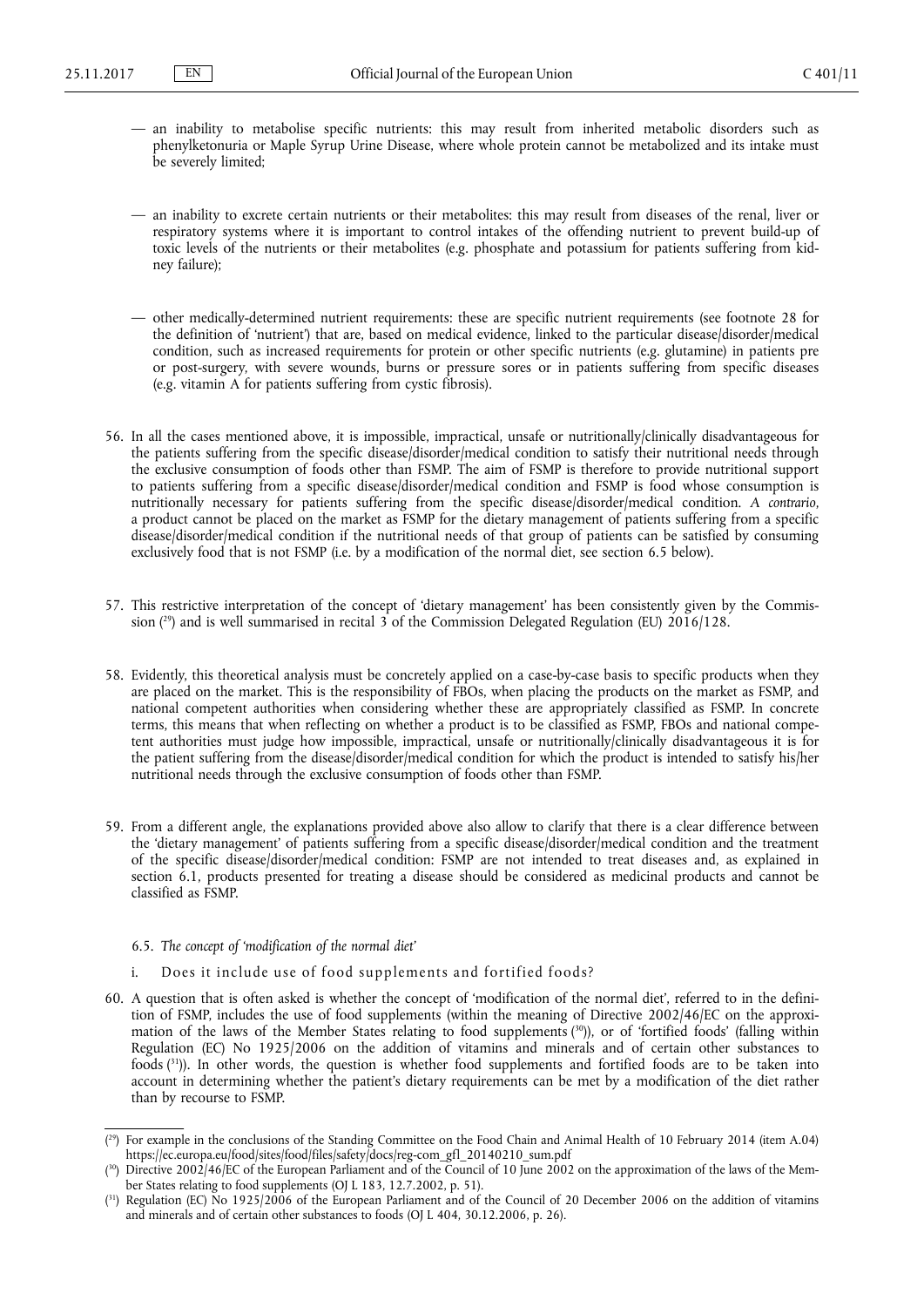- 61. The concept of 'modification of the normal diet' is not defined but only mentioned in the FSMP definition ('food (…) intended for the exclusive or partial feeding of patients (…) whose dietary management cannot be achieved by modification of the normal diet alone'). In line with the interpretative elements provided above with respect to the concept of 'dietary management', it appears evident that the concept of 'modification of the normal diet' must be interpreted in a broad way, as any adjustment to the diet through consumption of foodstuffs other than FSMP, and therefore includes use of food supplements or fortified foods.
- 62. This interpretation is confirmed by the legislative history of the development of the relevant measures of EU food law. The definition of FSMP laid down in the FSG Regulation follows very much the definition laid down in Directive 1999/21/EC, which defined FSMP as 'a category of foods for particular nutritional uses specially processed or formulated and intended for the dietary management of patients and to be used under medical supervision. They are intended for the exclusive or partial feeding of patients with a limited, impaired or disturbed capacity to take, digest, absorb, metabolise or excrete ordinary foodstuffs or certain nutrients contained therein or metabolites, or with other medically-determined nutrient requirements, whose dietary management cannot be achieved only by modification of the normal diet, by other foods for particular nutritional uses, or by a combination of the two' (Article 1(2)(b)).
- 63. Directive 1999/21/EC was adopted before Directive 2002/46/EC on food supplements, and Regulation (EC) No 1925/2006 on fortified foods. At that time, there was only Council Directive 89/398/EEC  $(^{32})$ , which defined 'foods for particular nutritional uses' as 'foodstuffs which, owing to their special composition or manufacturing process, are clearly distinguishable from foodstuffs for normal consumption, which are suitable for their claimed nutritional purposes and which are marketed in such a way as to indicate such suitability' (Article 1(2)(a)) and defined FSMP as one category of 'foods for particular nutritional uses'.
- 64. In this context, the last sentence of the old definition of FSMP ('whose dietary management cannot be achieved only by modification of the normal diet, by other foods for particular nutritional uses, or by a combination of the two') was aimed at describing all possible ways to manage the diet of patients through foods that are not FSMP. More specifically, 'modification of the normal diet' referred to any adjustments to the diet by consuming foods for normal consumption (i.e. foods that are not 'foods for particular nutritional uses'). This was completed by reference to the possible consumption of 'foods for particular nutritional uses' different from FSMP ('by other foods for particular nutritional uses') and the combination of all foods other than FSMPs together ('or by a combination of the two').
- 65. The adoption of the legislation on food supplements in 2002, or on fortified foods in 2006 did not change the basic distinction between foodstuffs for normal consumption and FSMP. Food supplements are defined in Article 2(a) of Directive 2002/46/EC as 'foodstuffs the purpose of which is to supplement the normal diet (…)'. In supplementing the normal diet they become part of the normal diet and thus are apt to modify the normal diet. The same reasoning applies to foods covered by Regulation (EC) No 1925/2006. That Regulation is about the addition of vitamins and minerals and other substances to food. Clearly, such addition does not affect the qualification of such foods as normal food that is part of the normal diet and apt to modify it.
- 66. The definition of FSMP in the FSG Regulation has remained mostly the same, and the changes introduced are mainly linked to the abolition of the concept of 'food for particular nutritional uses'. The last sentence of the definition ('whose dietary management cannot be achieved by modification of the normal diet alone') is slightly different from the old one. However, it still describes, in a simpler way, all possible ways to manage the diet of patients through foods that are not FSMP, including through food supplements and fortified foods.

<sup>(</sup> <sup>32</sup>) Council Directive 89/398/EEC of 3 May 1989 on the approximation of the laws of the Member States relating to foodstuffs intended for particular nutritional uses (OJ L 186, 30.6.1989, p. 27). This Directive was then recast into Directive 2009/39/EC of the European Parliament and of the Council of 6 May 2009 on foodstuffs intended for particular nutritional uses (OJ L 124, 20.5.2009, p. 21).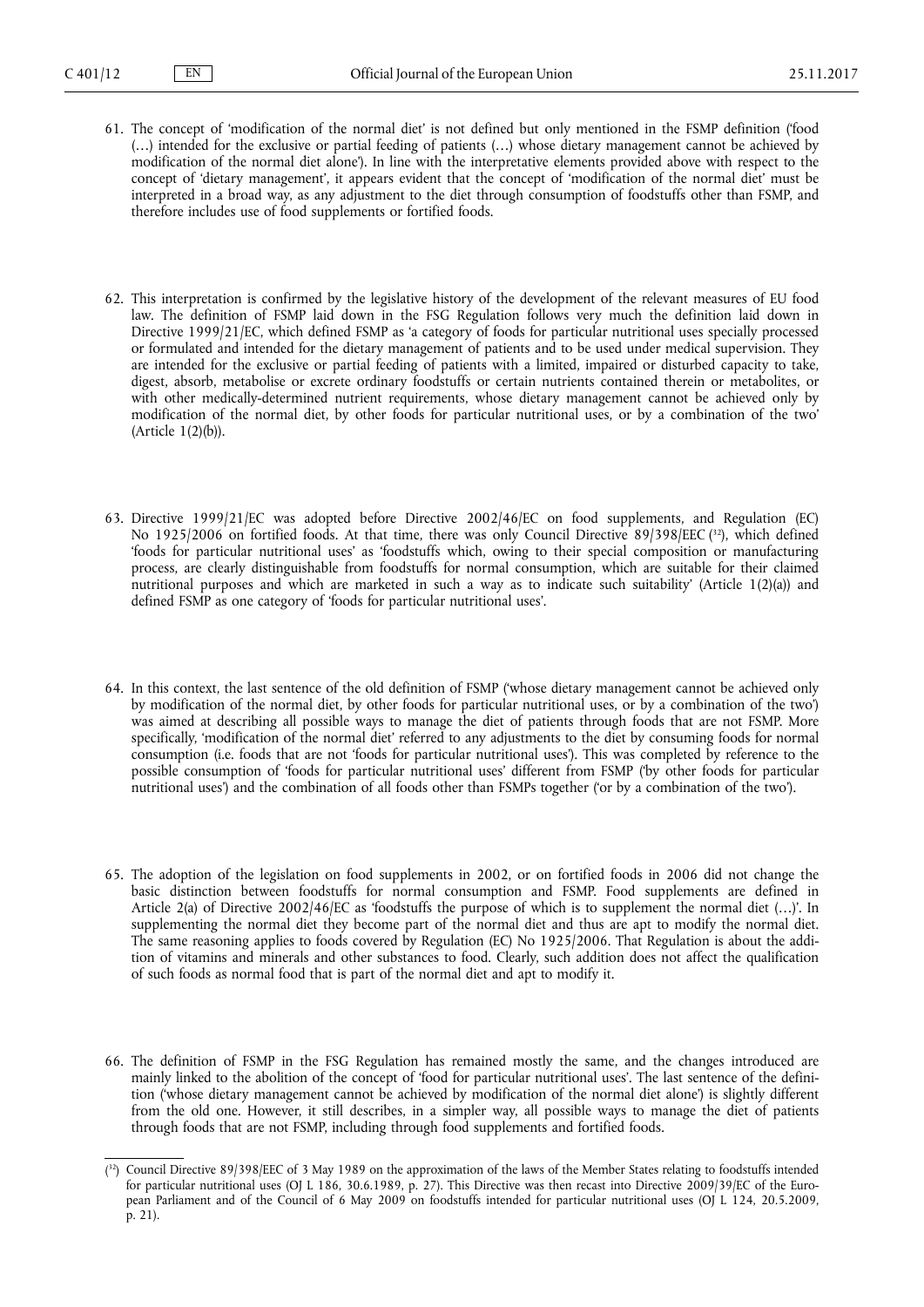- <span id="page-12-0"></span>ii. How should the potential for modification of the diet be assessed?
- 67. Although the definition of FSMP must be interpreted narrowly, FBOs and national competent authorities must keep in mind the importance of a number of considerations when deciding whether a product is to be classified as FSMP or not. These types of considerations are, in particular, important when assessing whether the dietary management of the patients concerned 'cannot be achieved by modification of the normal diet alone'.
- 68. While in certain cases it could be theoretically possible to find alternative ways of satisfying the nutritional needs of the patients suffering from a specific disease/disorder/medical condition for which the FSMP is intended without consumption of the FSMP, those alternatives might be unrealistic or not practical. This is particularly the case for nutritionally incomplete FSMP.

One example is the case of cystic fibrosis: in the absence of FSMP, a patient suffering from cystic fibrosis could theoretically satisfy the increased micronutrient requirements resulting from the disease by consuming a mix of normal foods, fortified foods or food supplements. However, given the very considerable difference in requirements between healthy subjects and those suffering from cystic fibrosis, it is not practical to satisfy the nutritional requirements of these patients by exclusive consumption of foods other than FSMP (e.g. to consume dozens of vitamin A supplements that are marketed for the healthy population).

- 69. Therefore, when reflecting on the possible classification of a product as FSMP, the phrase 'cannot be achieved by modification of the normal diet alone' should be interpreted restrictively, but not to the extent of an absolute impossibility. It needs to be pragmatically assessed whether and to what extent it is possible to satisfy the nutritional needs of the patients suffering from a specific disease, disorder or other medical condition without FSMP.
- 70. In this context, it can be useful to analyse whether the use of the specific product is more practical or safer than the exclusive use of foodstuffs that are not FSMP, or whether it has a nutritional or clinical advantage for the patient. This assessment requires a case-by-case analysis by FBOs and the national competent authorities and should take into account factors such as:
	- the stage of development or severity of the disease/disorder/medical condition (e.g. cancer patients might be in need of FSMP only when the disease progresses);
	- the impact on the patients' health of not meeting, for a specific amount of time, their nutritional needs, and to what extent this may be the case;
	- the role of the specific product, and its differences from food that is not FSMP, taking into account the product's composition, its intended use and the proposed instructions for use (including patterns of consumption);
	- the availability of other food products (including food supplements and fortified foods) with a similar composition (e.g. it would be difficult to consider as FSMP a product in dose form containing concentrated amounts of a number of micronutrients for the dietary management of a certain disease/disorder/medical condition when food supplements exist with the same/very similar composition);
	- the practical difficulty to modify the diet without FSMP and to ensure compliance with the patients' specific nutritional needs.

#### 7. **The composition of FSMP and its classification in categories**

- 71. Recitals (4) and (5) of Delegated Regulation (EU) 2016/128 state that:
	- '(4) The composition of food for special medical purposes may differ substantially depending, among others, on the specific disease, disorder or medical condition for the dietary management of which the product is intended, on the age of the patients and the place in which they receive health care support, and the product's intended use. In particular, food for special medical purposes can be classified in different categories depending on whether its composition is standard or specifically nutrient-adapted for a disease, disorder or medical condition and on whether or not it constitutes the sole source of nourishment for the persons for whom it is intended.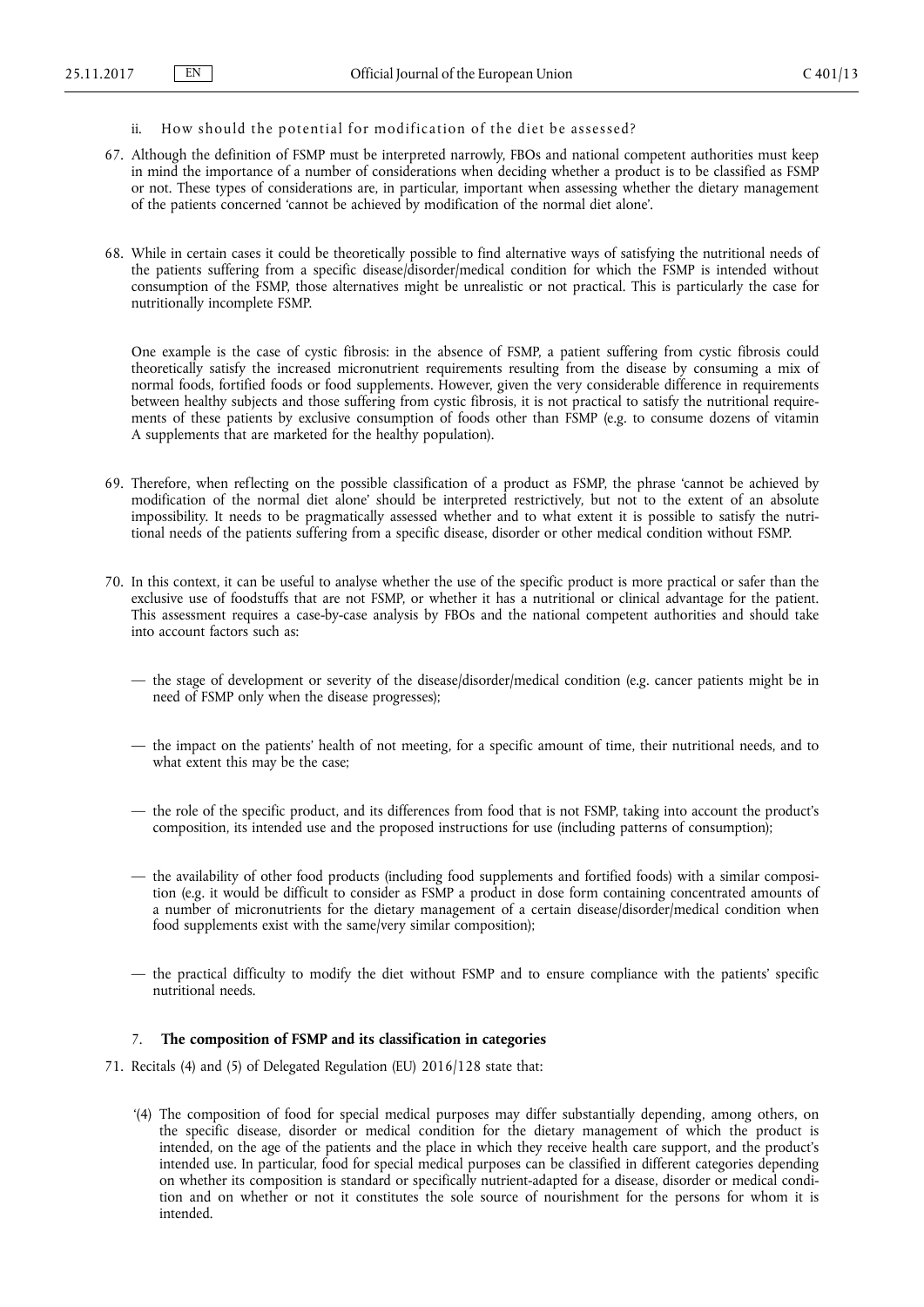- (5) Because of the wide diversity of food for special medical purposes, the rapidly evolving scientific knowledge on which it is based, and the need to ensure adequate flexibility to develop innovative products, it is not appropriate to lay down detailed compositional rules for such food products. It is however important to set principles and requirements specific to them in order to ensure that they are safe, beneficial and effective for the persons for whom they are intended on the basis of generally accepted scientific data.'
- 72. Thus, the provisions of Delegated Regulation (EU) 2016/128 are aimed at establishing a flexible framework in order to allow FBOs to develop innovative products intended for a large variety of specific nutritional needs, each of them depending on the nature, symptoms and consequences of the disease/disorder/medical condition in question. In this context, the notion of what might constitute FSMP (i.e. the definition) has to be interpreted narrowly, so as to distinguish it from foodstuffs other than FSMP (see section 6), whereas flexibility is called for when reflecting on the specific disease/disorder/medical condition which give rise to the patient's nutritional need which can only be met by the consumption of FSMP (i.e. the target patient group).
- 73. In order to provide an indication of the different varieties of FSMP that can exist, Article 2(1) of Delegated Regulation (EU)  $2016/128$  lists the three categories in which FSMP can be classified:
	- (a) nutritionally complete food with a standard nutrient formulation which, used in accordance with the manufacturer's instructions, may constitute the sole source of nourishment for the persons for whom it is intended;
	- (b) nutritionally complete food with a nutrient-adapted formulation specific for a disease, disorder or medical condition which, used in accordance with the manufacturer's instructions, may constitute the sole source of nourishment for the persons for whom it is intended;
	- (c) nutritionally incomplete food with a standard formulation or a nutrient-adapted formulation specific for a disease, disorder or medical condition which is not suitable to be used as the sole source of nourishment ( <sup>33</sup>).
- 74. Understanding the different categories can be useful to FBO/national competent authorities when reflecting on whether a specific product corresponds to the definition of FSMP or not. With this in mind, a short explanation of the main characteristics of the three categories of FSMP is provided below.
	- a) *Nutritionally complete products with a standard formulation*: these products contain all the necessary nutrients at appropriate levels so that they may be used as the sole source of nutrition for a patient when taken in a sufficient quantity. This quantity will depend for example on the age, bodyweight and medical condition of the patient as recommended by a health care professional. They may be used as a sole source of nutrition to replace the total diet, either orally or via an enteral tube. They may also be used for partial feeding of the patient, depending on nutritional needs and in accordance with the recommendations of the health care professional.
	- b) *Nutritionally complete products with a nutrient-adapted formulation*: these products are aimed at taking into account the specific nutritional needs associated with a disease or range of diseases, disorders or medical conditions. They contain all the necessary nutrients at appropriate levels so that they may be used as the sole source of nutrition for a patient when taken in sufficient quantity. They may also be used for partial feeding of the patient, in accordance with the recommendations of the health care professional. This category includes for example FSMP developed to satisfy the nutritional requirements of infants from birth who suffer from specific diseases/ disorders/medical conditions where breastfeeding (or consumption of formula for healthy infants) is not recommended by health care professionals.
	- c) *Nutritionally incomplete products with a standard or nutrient-adapted formulation*: these products either do not contain all the essential nutrients or contain them in quantities or balance that means the products are not suitable to be used as the sole source of nutrition. They are used for partial feeding and are used by the patient in addition to normal foods, an adapted diet, other FSMP products or parenteral nutrition.

<sup>(</sup> <sup>33</sup>) The food referred to in points (a) and (b) may also be used as a partial replacement or as a supplement to the patient's diet.